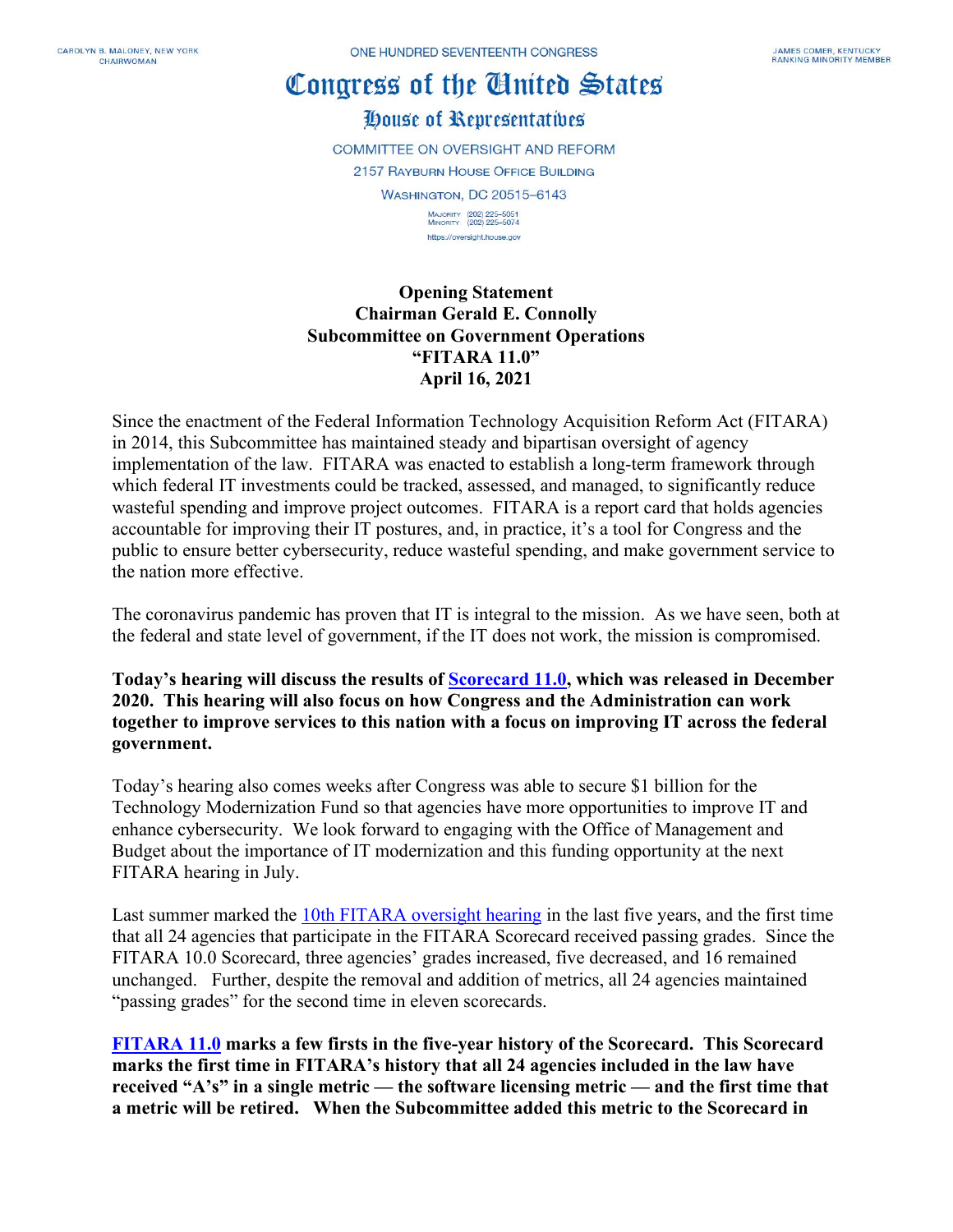**June 2017, only two agencies had such inventories. Agencies needed to better manage their software licenses to make cost-effective decisions and ultimately achieve significant savings.** 

**As a result of continued oversight using the FITARA Scorecard, all 24 agencies are now using comprehensive, regularly updated inventories of their software licenses — enabling these agencies to identify duplicative licenses and software costs. The Government Accountability Office (GAO) estimates that agencies have saved or avoided more than \$1.4 billion in software licensing costs from fiscal year 2015 to fiscal year 2020 because they are now using comprehensive, regularly updated inventories. These types small but significant IT adjustments over the vast enterprise of government rack up significant savings pretty quickly.** 

**[FITARA 11.0](https://oversight.house.gov/sites/democrats.oversight.house.gov/files/FITARA%20Scorecard%2011.pdf) also marks the addition of a new metric, which evaluates agencies' efforts to transition off of the General Services Administration's expiring telecommunications contracts before they expire in May 2023. The new measure incentivizes agencies to progress toward telecom services that deliver critical services at lower costs to taxpayers.**

Since the Scorecard's inception in 2015, agencies have made substantial, positive strides in improving their information technology practices. Among the FITARA Scorecard categories with the greatest impact on taxpayer savings is the IT portfolio review process, known as PortfolioStat. PortfolioStat went from helping federal agencies save \$3.4 billion in fiscal year 2015 to \$22.8 billion at the beginning of fiscal year 2021. Federal agencies are also closing and consolidating more data centers, which also results in significant cost savings. The 24 graded agencies have reported more than \$5 billion in cost savings from fiscal years 2015 to 2020.

**While the FITARA Scorecard has successfully helped agencies move the needle in improving IT practices, work remains. According to GAO, 21 of the 24 graded agencies still have not established policies that fully address the role of their CIO, as required by federal law and FITARA guidance. Improving the management of IT acquisitions and operations remains on GAO's High-Risk list, citing the need for OMB and federal agencies to implement all of the statutory provisions in FITARA. Further, in the most recent High-Risk List, GAO reported that significant attention was needed to improve the federal government's management of IT acquisitions and operations, and ensure the nation's cybersecurity.** 

**The coronavirus pandemic has highlighted that Chief Information Officers (CIOs) are more essential now than ever before. Nearly every federal program, service, and function relies on IT to work. It is among the duties of the Chief Information Officer to plan for agency IT needs, including the resources required to accomplish the mission. Outdated legacy systems, software, and hardware, however, continually prevent agencies from providing the service the American public expects and deserves.** 

**To determine the scope and feasibility of IT modernization, CIO must be more involved in agency performance planning. That is why today, I introduced the [Performance](https://oversight.house.gov/sites/democrats.oversight.house.gov/files/CONNOL_032_xml.pdf)  [Enhancement Reform Act](https://oversight.house.gov/sites/democrats.oversight.house.gov/files/CONNOL_032_xml.pdf) with Ranking Member Hice. This important piece of legislation would require agency's performance goals to meet the demands of the ever-changing**